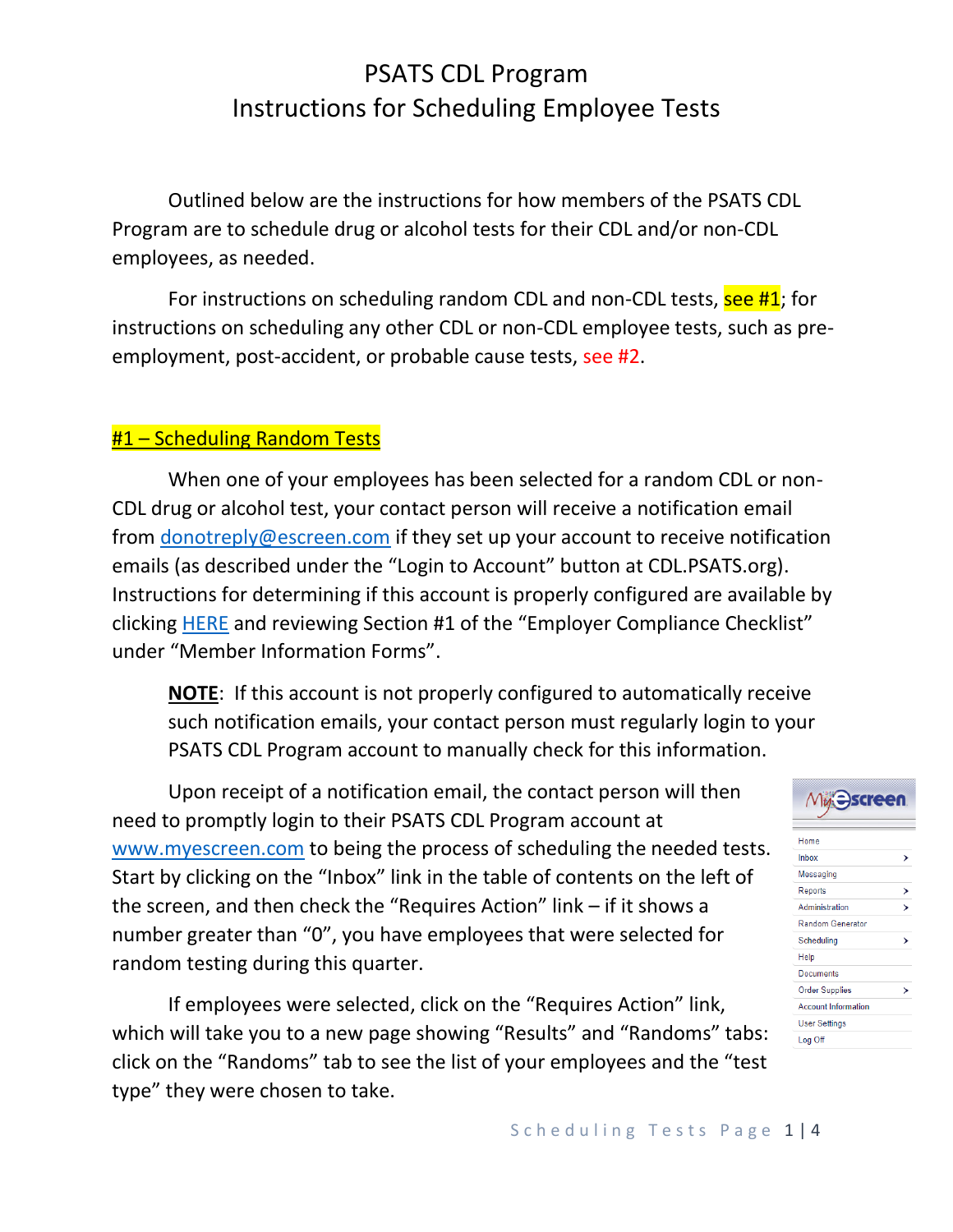**Selected employee no longer employed?** If an employee that was selected for a random test is no longer working for you, merely click on the "Mark Unavailable" button, which will take you to a new page. On this page, make sure the "no longer employed" selection is highlighted in the drop-down box, and then hit the "Mark Unavailable" button, and your employee will be removed from your roster. indicated they are no longer employed on the next page.

To schedule a random test, click on the button with the employee's name on the "Randoms" tab. This will bring up a new page. Here you will click on the "Schedule" button at the bottom left of the screen. This brings up the testing site selection page. To find a testing site, enter your ZIP code in the "Postal Code" box, skip the box for the 4-digit ZIP extension, then enter "60" in the "Distance" box, then hit the "Search" button, which will bring up a list of all testing sites within 60 miles of your ZIP code.

You can choose to go to any of the sites listed by clicking on the "Select" button associated with that site. Any "out-of-network" site will have a "red" logo and for which an additional \$10 is charged per test. For a full listing of test costs, click on the "Test Costs" button at CDL.PSATS.org.

When you select a testing site, a new page will pop up that summarizes the test; if the information is correct, select "Confirm Event," which will bring you to a new page on which you can "Print Epassport." The "epassport" is the paperwork your employee must take (along with their photo driver's license) to the testing site (and a paper drug test chain-of-custody form only when a pop-up note appears stating the need to bring a CCF when you select a testing site). To print out the "epassport," click on the "Click to view document" link which will open a new page with a barcode on it.

Print this page, keep it confidential until presented to the employee when they are told to immediately report to the testing site for this test. If you cannot get the test completed within the time listed on the epassport, merely go back and schedule them for a new test using the old epassport as a guide.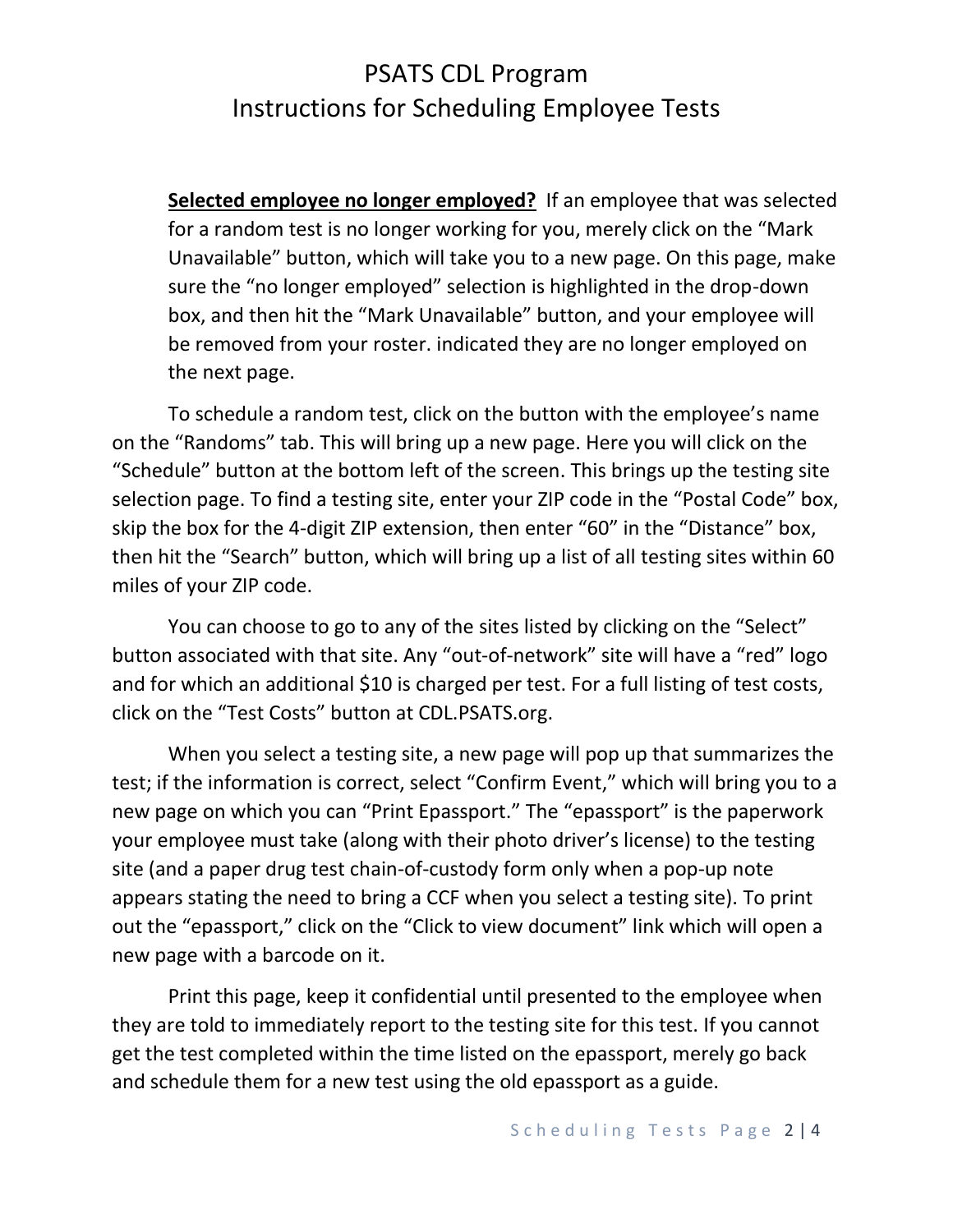As a reminder, do not pay any invoices from a testing site; rather, only pay test invoices sent to you by the PSATS CDL Program. If you do receive a bill from a testing site, forward it to us by email to coll@psats.org, or by fax to 717-730-0209.

#### #2 – Scheduling All Other Tests

When any of your employees needs any test other than random, you need to schedule that test in your myescreen.com account by using the "Scheduling" link in the table of contents on the left of the screen, and then click "Schedule an Event".

This this will take you to a new page where you will need to fill in the donor's first and last name, then the "reason" for the test (i.e., preemployment, post-accident, etc.), then the "type" of test - for a CDL test, click the "DOT/Federal Tests" button; for non-CDL tests, click the "non-DOT Tests" button. Then click on whether the employee needs a drug and/or alcohol test, and click the "Next" button on the bottom right.

This will take you to the testing site selection page. To find a testing site, enter your ZIP code in the "Postal Code" box, skip the box for the 4-digit ZIP extension, then enter "60" in the "Distance" box, then hit the "Search" button, which will bring up a list of all testing sites within 60 miles of your ZIP code.

You can choose to go to any of the sites listed by clicking on the "Select" button associated with that site. Any "out-of-network" site will have a "red" logo and for which an additional \$10 is charged per test. For a full listing of test costs, click [HERE.](https://www.psats.org/wp-content/uploads/2020/11/Test-Costs-button.pdf)

When you select a testing site, a new page will pop up asking for how long the employee has to take the test – click the "Immediate" button, and then enter the number "5" (or any number of days as is appropriate) in the box to the right of the words "Donor has … ". In the next drop-down box, select "business days".